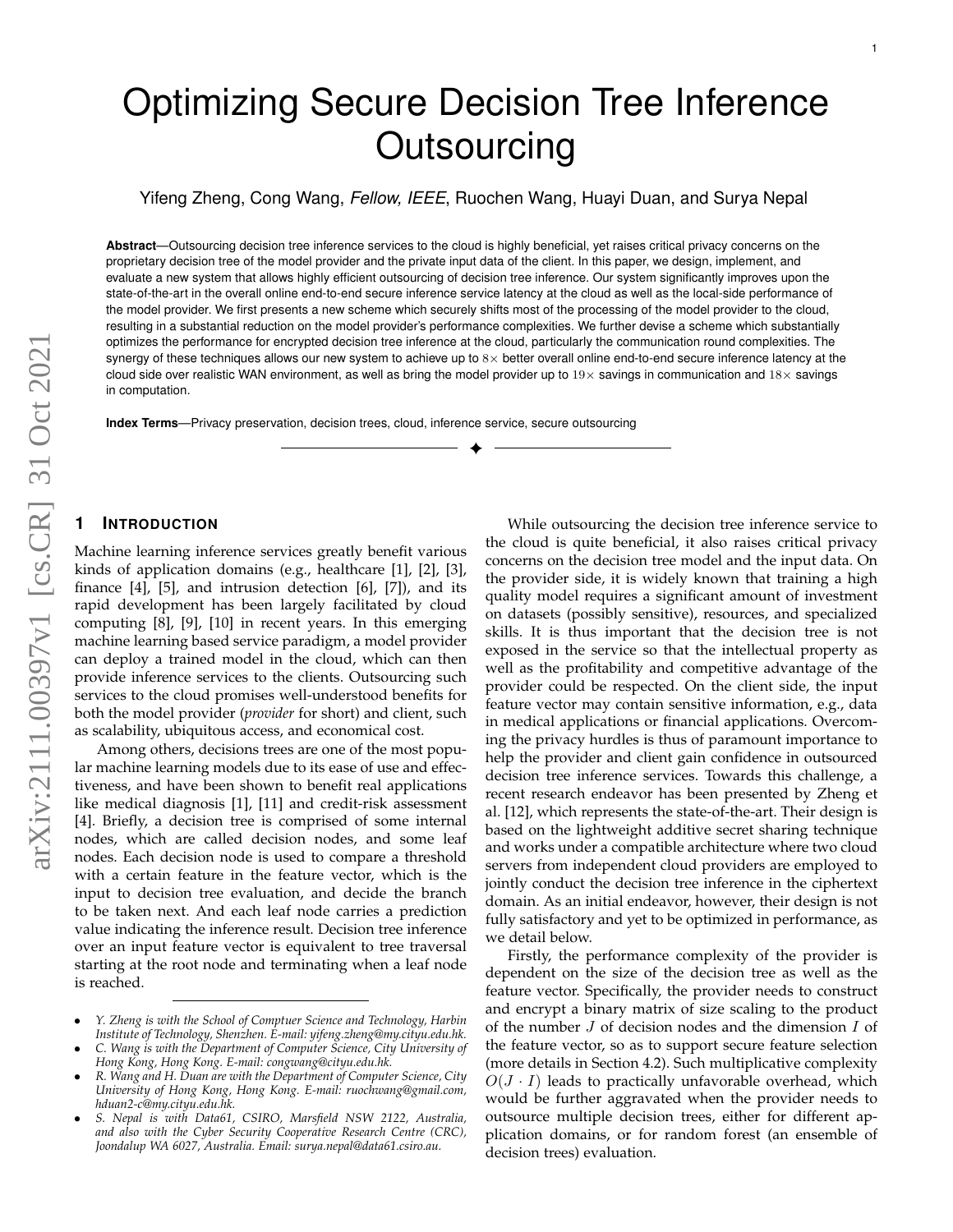Secondly, at the cloud side, the phase of secure decision node evaluation has communication rounds linear to the number of bits for value representation. This is unfavorable in the real-world scenario when the two cloud servers are situated in different geographic regions and communicate over WAN, which is a more reasonable setting than local networks given that the two cloud servers are assumed from different trust domains [13].

In light of the above observations, In this paper, we present a new highly efficient design for secure decision tree inference outsourcing which significantly improves upon the state-of-the-art. Our design follows the same architecture of [12], and also makes use of additive secret sharing, yet with significant optimizations to achieve largely boosted performance compared to the state-of-the-art work.

Firstly, we design a new scheme which makes the provider's performance complexity *independent* of the feature vector and thus free of the above multiplicative complexity, through a new re-formulation of the secure feature selection problem. We make an observation that secure feature selection can indeed be treated as an oblivious arrayentry read problem, where the encrypted feature vector could be treated as an encrypted array, and the encrypted index value is used to obliviously select an entry from the array. During the procedure, it is required that no information about the feature vector, index value, and selected feature be revealed. With this observation, we propose a new secure feature selection design where the provider only needs to construct and encrypt an indexing vector with size  $O(J)$ , rather than a matrix of size  $O(J \cdot I)$  as proposed in [12].

Secondly, we note that the linear communication round complexity of the prior work [12] in the secure decision node evaluation phase is due to the secure realization of a ripple carry adder for secret-shared comparison, which faces a delay problem due to sequential procedure of carry computation. Our observation from the field of digital circuit design is that the carry delay problem presented in the ripple carry adder can be solved via the advanced carry look-ahead adder [14]. With this observation, we craft a new design for secure decision node evaluation, through digging deep into the logic and computation of the carry look-ahead adder and appropriately organizing the computation in a secure and efficient manner. Our new design achieves a *logarithmic* communication complexity for secure decision node evaluation, gaining superior suitability for practical deployment in WAN environments. As a concrete example, we are able to significantly reduce the rounds of secure decision node evaluation at the cloud servers from 125 to 7 (with the bit length for value representation being 64), greatly reducing the network latency due to interaction rounds. We also provide concrete complexity analysis, showing that such significant gain does not sacrifice computational efficiency in terms of the number of secret-shared multiplications.

The synergy of the above optimization techniques lead to a new highly efficient cryptographic inference protocol which achieves a significant reduction on the overall online inference latency at the cloud, as well as a significant boost in the provider's performance, as compared to the state-ofthe-art. We provide formal security analysis of our design under the standard simulation based paradigm. We implement our system and make deployment on the Amazon



Fig. 1. Decision tree illustration.

cloud for performance evaluation over various decision trees with realistic sizes. Compared with the state-of-theart prior work [12], the overall online end-to-end inference latency at the cloud servers over realistic WAN environment is up to  $8\times$  better. In the meantime, our system offers the provider up to  $19\times$  savings in communication and  $18\times$ savings in computation.

The rest of this paper is organized as follows. Section 2 introduces some preliminaries. Section 3 describes the system model and threat model. Section 4 gives the details of our design. Section 5 provides the security analysis. Section 6 shows the experiments. Section 7 discusses the related work. Section 8 concludes the whole paper.

# **2 PRELIMINARIES**

### **2.1 Decision Tree Inference**

Fig. 1 illustrates a decision tree. As shown, each internal node (called decision node  $\mathcal{D}_i$ ) is associated with a threshold  $y_i$ , while each leaf node  $\mathcal{L}_z$  is associated with a prediction value  $u<sub>z</sub>$  indicating the possible inference result. Hence, given a decision tree with  $J$  decision nodes and  $Z$ leaf nodes, a threshold vector  $\mathbf{y} = \{y_0, \dots, y_{J-1}\}\)$  and a prediction value vector  $\mathbf{u} = \{u_0, \dots, u_{Z-1}\}\$ are derived. The input for decision tree inference is an I-dimensional feature vector, denoted by  $\mathbf{x} = \{x_0, \dots, x_{I-1}\}\.$  There is an associated input selection mapping  $\sigma : j \in \{0, 1, \dots, J - 1\} \rightarrow$  $i \in \{0, 1, \dots, I-1\}$ . Decision tree inference with x as input works as follows. Firstly, the mapping  $\sigma$  is used to select a feature  $x_i$  from **x** for each  $\mathcal{D}_j$ . Secondly, starting from the root node, the Boolean function  $f(x_{\sigma(j)}) = (x_{\sigma(j)} < y_j)$ is evaluated at each  $\mathcal{D}_j$ . The evaluation result  $v_j$  decides whether to next take the left ( $v_j = 0$ ) or right ( $v_j = 1$ ) branch. Such evaluation terminates when a leaf node is reached. The depth  $d$  is the length of the longest path between the root node and a leaf node. Table 1 provides a summary of the key notations. Without loss of generality and as the tree structure should be hidden, we will consider complete binary decision trees in our security design, which is also consistent with previous works [12], [15], [16], [17], [18]. It is noted that dummy nodes can be simply added to make non-complete decision trees complete [15].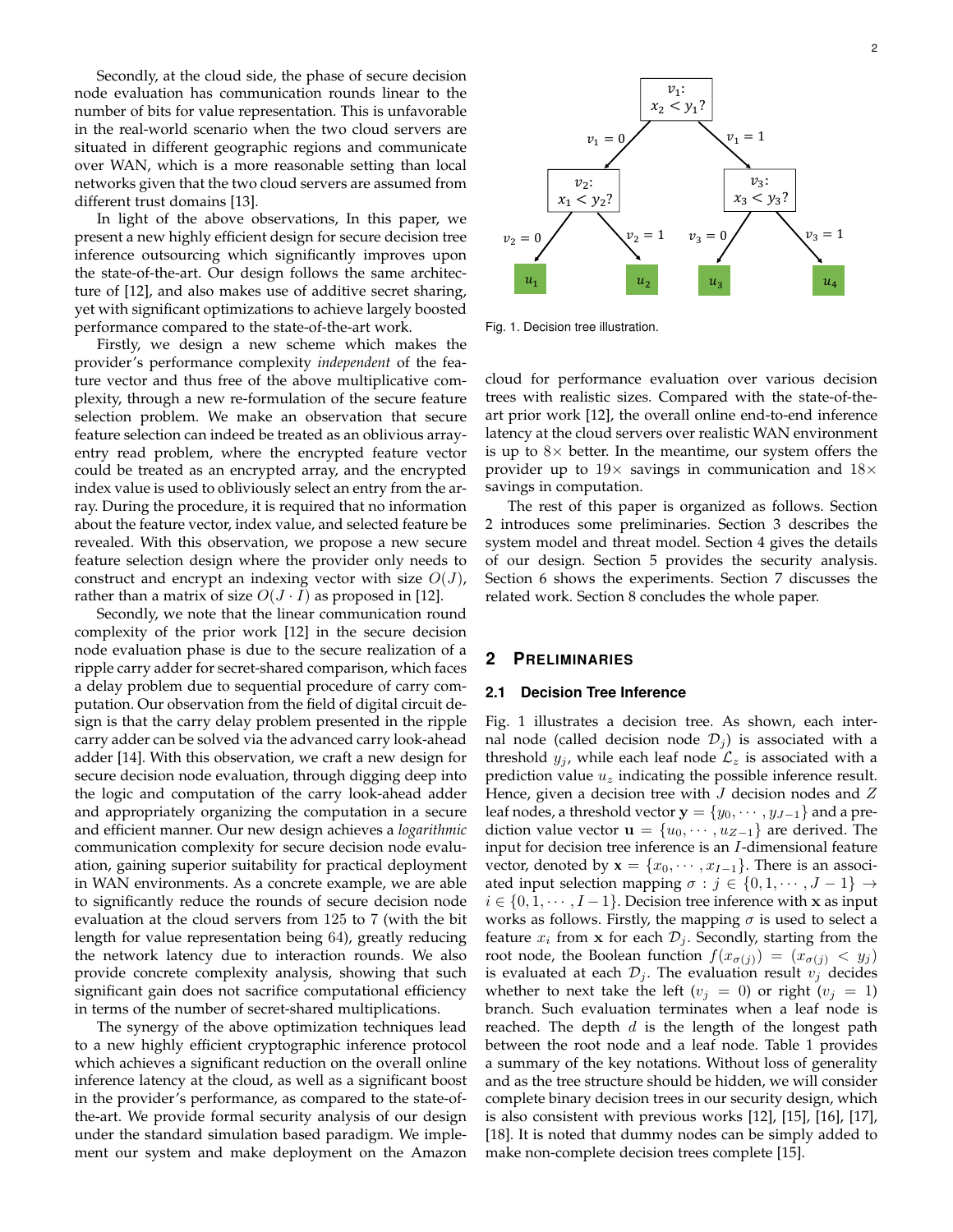TABLE 1 Key Notations

| Notation       | Description                                        |  |  |
|----------------|----------------------------------------------------|--|--|
| X              | Feature vector                                     |  |  |
| у              | Threshold vector                                   |  |  |
| $x_i$          | The <i>i</i> -th feature in the feature vector     |  |  |
| $y_i$          | The threshold at decision node $\mathcal{D}_i$     |  |  |
| $\overline{d}$ | Depth of a decision tree                           |  |  |
|                | Number of decision nodes                           |  |  |
|                | Dimension of feature vector                        |  |  |
| Z              | Number of leaf nodes                               |  |  |
| I.             | Number of bits for value representation            |  |  |
| $v_i$          | Evaluation result at decision node $\mathcal{D}_i$ |  |  |
| $u_{\gamma}$   | Prediction value of leaf node $\mathcal{L}_z$      |  |  |

#### **2.2 Additive Secret Sharing**

Given a value  $\alpha \in \mathbb{Z}_{2^l}$ , its 2-of-2 additive secret sharing is a pair ( $[\alpha]_0 = \alpha - r$ ,  $[\alpha]_1 = r$ ), where r is a random value in  $\mathbb{Z}_{2^l}$  and the subtraction is done in  $\mathbb{Z}_{2^l}$  (i.e., result is modulo  $2^l$ ). Given either  $[\alpha]_0$  or  $[\alpha]_1$ , the value  $\alpha$  is perfectly hidden. Suppose that two values  $\alpha$  and  $\beta$  are secret-shared among two parties  $P_0$  and  $P_1$ , i.e.,  $P_0$  holds  $[\alpha]_0$  and  $[\beta]_0$  while  $P_1$ holds  $[\alpha]_1$  and  $[\beta]_1$ . The secret sharing  $[\alpha + \beta]$  (resp.  $[\alpha - \beta]$ ) of  $\alpha + \beta$  (resp.  $\alpha - \beta$ ) can be computed locally where each party  $P_i$  ( $i \in \{0, 1\}$ ) directly computes  $[\alpha + \beta]_i = [\alpha]_i + [\beta]_i$ (resp.  $[\alpha - \beta]_i = [\alpha]_i - [\beta]_i$ ). Multiplication by a constant  $\gamma$  on the value  $\alpha$  can also be done locally, i.e.,  $[\alpha \cdot \gamma]_i =$  $\gamma\cdot[\alpha]_i$ . Multiplication over two secret sharings  $[\alpha]$  and  $[\beta]$ can be supported by using the Beaver's multiplication triple [19], [20]. That is, given the secret sharing of a multiplication triple  $(t_1, t_2, t_3)$  where  $t_3 = t_1 \cdot t_2$ ,  $[\alpha \cdot \beta]$  can be obtained with one round of interaction between the two parties. In particular, each party  $\mathcal{P}_i$  first computes  $[e]_i = [\alpha]_i - [t_1]_i$ and  $[f]_i = [\beta]_i - [t_2]_i$ . Then,  $\mathcal{P}_i$  broadcasts  $[e]_i$  and  $[f]_i$ , and recovers  $e$  and  $f$ . Given this, each party  $P_i$  computes  $[\alpha \cdot \beta]_i = i \cdot e \times f + [t_1]_i \times f + [t_2]_i \times e + [t_3]_i.$ 

# **3 PROBLEM STATEMENT**

#### **3.1 System Model**

Fig. 2 shows our system architecture, comprised of the provider, the client, and two cloud servers hosted by independent and geographically separated cloud services. Such architecture follows the state-of-the-art prior work [12]. The provider (e.g., a medical institution) owns a decision tree model and provides inference services to the client with the power of cloud computing, i.e., outsourcing the inference service to the cloud. Due to concerns on the proprietary decision tree, the provider would only provide an encrypted version. The client (e.g., a patient) holds a feature vector which may encode private information such as weight, height, heart rate, and blood pressure, and wants to use the intelligent inference service to obtain a prediction about, e.g., her health. As the feature vector is privacy-sensitive, the client is only willing to provide a ciphertext.

The power of the cloud is considered to be supplied by the two cloud servers  $C_0$  and  $C_1$ , which jointly provide the secure decision tree inference service. Such a twoserver model not only appeared in the prior work [12]



Fig. 2. The system architecture.

on secure outsourced decision tree inference, but has also been recently used to facilitate security designs in different applications [13], [21], [22], [23], [24], with tailored use according to problem specifics. The prominent advantage of such a two-server model is that it allows the provider and the client to go offline after supplying the encrypted inputs, and the secure inference computation is can be fully run at the cloud. Besides, it is compatible with the working paradigm of additive secret sharing, which is applied for the encryption of the decision tree and feature vector. Each cloud server receives shares of the decision tree and feature vector. They jointly do the processing and produce secretshared inference result which can be retrieved by the client on demand to reconstruct the inference result.

It is noted that as the two cloud servers are assumed from different trust domains, a practical consideration on realistic deployment is that the two cloud servers be situated in different geographic regions and communicate over a WAN, which is a more reasonable setting compared to local networks. In this case, the latency due to interactions between the cloud servers should be taken into account as an important factor in the secure system design.

#### **3.2 Threat Model**

Following prior work on secure outsourced decision tree inference as well as most of existing works on privacypreserving machine learning [12], [22], [23], we consider a semi-honest adversary setting in our system. A semi-honest adversary would honestly follow our protocol, yet attempts to infer private information beyond its access rights. In our system, it is considered that each entity (cloud server, client, provider) might be corrupted by such adversary. For the cloud server entity, we follow previous works under the two-server model ( [12], [13], [21], [22], [23], [24]) and assume they are non-colluding. Namely, the two cloud servers are not corrupted by an adversary at the same time.

Consistent with [12], we consider that the values in the client's feature vector x as well as the inference result (i.e., the prediction value  $u^*$  corresponding to x) should be kept private for the client. For the provider, there is a need to keep private the proprietary parameters/information of the decision tree model, including each decision node's threshold y, the mapping  $\sigma$  for feature selection, and the prediction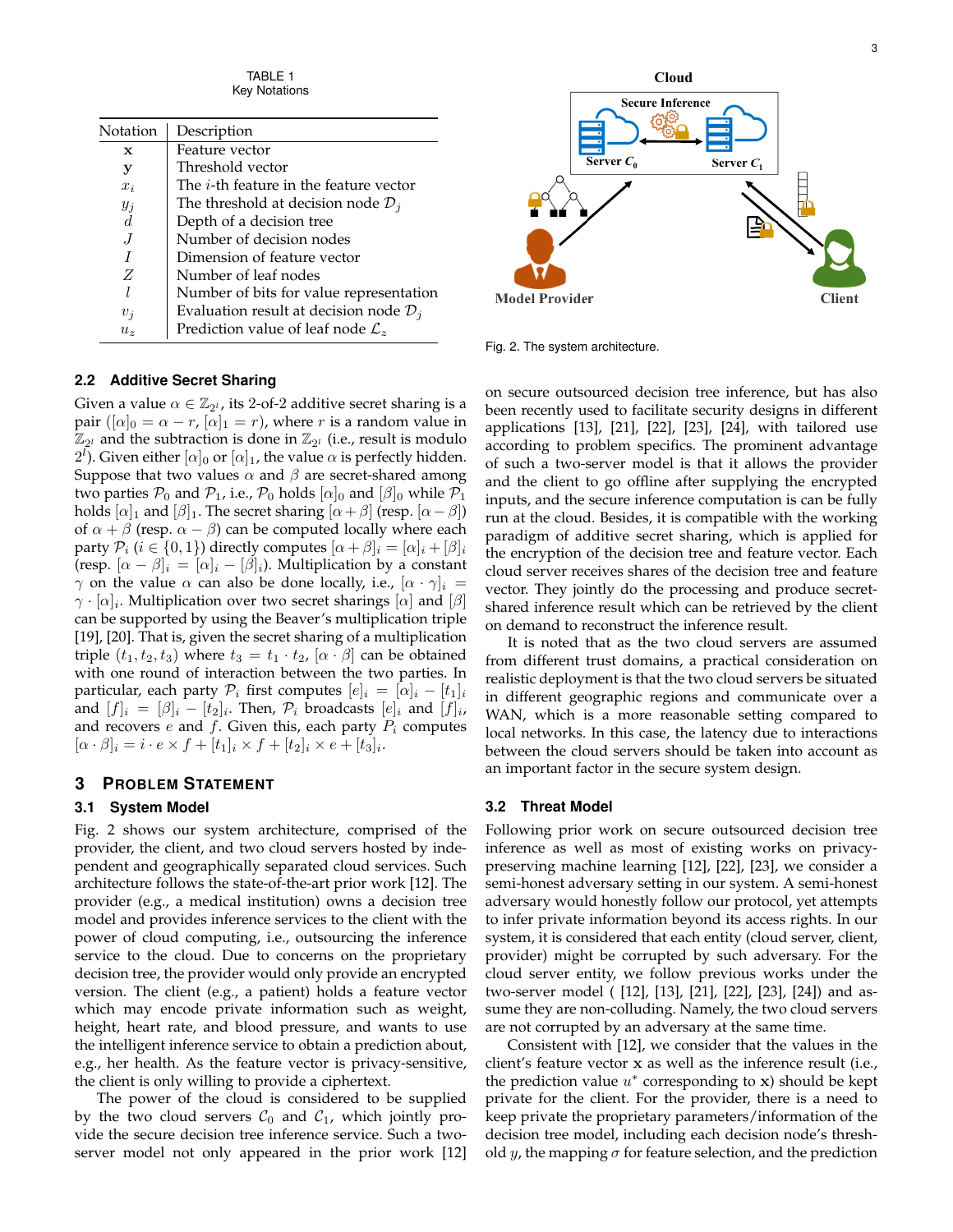**Input:** Secret sharings  $[\mathcal{I}_i]$  and  $[\mathbf{x}]$ . **Output:** Secret sharing  $[x_{\mathcal{I}_j}]$ . 1: Each  $\mathcal{C}_m$  creates an array  $\mathbf{p}'_m$  where the *i*-th element is  $\mathbf{p}'_m[i] = \mathbf{p}_m[i^*_m] + r_m$ . Here,  $s_m \leftarrow \mathbb{Z}_{2^l}$ and  $r_m \leftarrow \mathbb{Z}_{2^l}$  are random values chosen by  $\mathcal{C}_m$ ; and  $i_m^* = ((i + s_m) \bmod 2^l) \bmod I$ . 2:  $\mathcal{C}_0$  chooses a random value  $r \leftarrow \mathbb{Z}_{2^l}$  and sends  $[\mathcal{I}_j]'_0 = [\mathcal{I}_j]_0 + r$  to  $\mathcal{C}_1$ . 3:  $C_1$  computes  $[\mathcal{I}_j]'_0 + [\mathcal{I}_j]_1 + s_1 = \mathcal{I}_j + r + s_1$  and sends it to  $C_0$ . 4:  $C_0$  removes r and produces  $i'_1 = ((\mathcal{I}_j + s_1) \bmod 2^l) \bmod I$ . 5:  $C_0$ , with  $i'_1$  as input, acts as the receiver to run an OT protocol with  $C_1$  to obtain  $\mathbf{p}'_1[i'_1]$ . 6:  $C_1$ , in a symmetric manner following Steps 2-5, obtains  ${\bf p}'_0[i'_0]$ , where  $i'_0 = ((\mathcal{I}_j + s_0) \bmod$  $2^l$ ) mod  $\overline{I}$ . 7:  $C_1$  chooses a random value  $r' \leftarrow \mathbb{Z}_{2^l}$  and sends  $\mathbf{p}_0^*[i'_0] = \mathbf{p}_0'[i'_0] - r_1 - r'$  to  $C_0$ . Also,  $C_1$  sets  $r'$ as its share  $[x_{\mathcal{I}_j}]_1$  for the expected feature  $x_{\mathcal{I}_j}.$ 8:  $C_0$  computes  $\mathbf{p}_0^* [i'_0] + \mathbf{p}_1'[i'_1] - r_0 = x_{\mathcal{I}_j} - r'$  and sets the result as its share  $[x_{\mathcal{I}_j}]_0$  for  $x_{\mathcal{I}_j}$ .

Fig. 3. Secure feature selection for a decision node  $\mathcal{D}_j$ .

value of each leaf node (except the inference result revealed to the client per inference). It is also required that the client learns no additional private information about the decision tree other than the prediction value corresponding to her feature vector. Following prior work [12], [15], we assume some generic meta-parameters as public, including the depth  $d$ , the dimension  $I$ , and the number  $l$  of bits for value representation. We deem dealing with adversarial machine learning attacks out of the scope.

# **4 OUR PROPOSED DESIGN**

## **4.1 Overview**

Our system is aimed at secure outsourcing of decision tree inference with high efficiency. Treating local efficiency as the first priority in our design philosophy, we first aim to shift as much processing as possible to the cloud, reducing the local performance complexities (particularly with respect to the provider in our system). On top of such consideration, we further aim to achieve high efficiency at the cloud through optimizing the processing. Our deign mainly relies on the delicate use of the lightweight additive secret sharing technique, rather than uses resource-intensive garbled circuits and homomorphic encryption.

At a high level, our design is comprised of four phases: secure input preparation, secure feature selection, secure decision node evaluation, and secure inference generation. The secure input preparation phase requires the provider (resp. the client) to encrypt the decision tree (resp. feature vector), and send the ciphertexts to the cloud servers. The secure feature selection phase is to securely select for each decision node a certain feature from the feature vector, in such a way that the cloud servers are oblivious to the mapping between decision nodes and features. The secure decision node evaluation phase securely evaluates the Boolean function at each decision node and output the ciphertext of the evaluation result. The secure inference generation phase is to leverage the ciphertexts of the evaluation results at decision nodes to generate the ciphertext of the ultimate decision tree inference result, which can then be retrieved by the client for recovery. Note that following the previous work [12], we assume that the data-independent multiplication triples are pre-generated and made available to the two cloud servers for use in our design, which can be efficiently achieved via

a semi-honest third party [12], [25]. Our focus is on the latency-sensitive online inference procedure.

#### **4.2 Secure Input Preparation**

The client encrypts her feature vector x via additive secret sharing applied in an element-wise manner. In particular, the client generates two secret shares:  $[x]_0 = x - r$  and  $[x]_1 =$ r. For the provider, he encrypts the decision tree as follows. Firstly, the vector y of thresholds at decision nodes and the vector u of prediction values at leaf nodes are encrypted through additive secret sharing, with the secret shares  $[y]_0$ ,  $[y]_1$ ,  $[u]_0$ , and  $[u]_1$  produced. Then, we need to consider how to properly encrypt the mapping  $\sigma$  which is used for feature selection.

We note that the prior work [12] constructs a binary matrix of size  $J \times I$  in such a manner that the j-th row vector is a binary vector with  $I$  elements where all are 0 except for the one at position  $\sigma(j)$  being set to 1. In this way, feature selection is then realized via matrix-vector multiplication between the binary matrix and the feature vector, which can be securely supported under additive secret sharing. Unfortunately, such an approach imposes on the provider multiplicative  $O(J \cdot I)$  performance complexity which depends on the number  $J$  of decision nodes as well as the dimension  $I$  of the feature vector.

Differently, in order to minimize the costs of the provider, our new insight is to instead construct an index vector  $\mathcal I$  which is comprised of the selection index values for decision nodes and thus the complexity only depends on the number *J* of decision nodes, i.e.,  $O(J)$ . The selection index value for a decision node  $\mathcal{D}_j$  is represented as  $\mathcal{I}_j \in [0, I-1]$ . The secure usage of this index vector will be described shortly in the phase of secure feature selection. The provider also encrypts this index vector via additive secret sharing and produces  $[\mathcal{I}]_0$  and  $[\mathcal{I}]_1$ . After the above processing, the provider sends the shares  $[\mathbf{y}]_{m}$ ,  $[\mathbf{u}]_{m}$ , and  $[\mathcal{I}]_{m}$  to each cloud server  $\mathcal{C}_m$   $(m \in \{0, 1\})$ .

## **4.3 Secure Feature Selection**

Upon receiving the shares of the client's feature vector and the provider's decision tree, the cloud servers first perform secure feature selection which produces the secret sharing of a certain feature for each decision node, based on the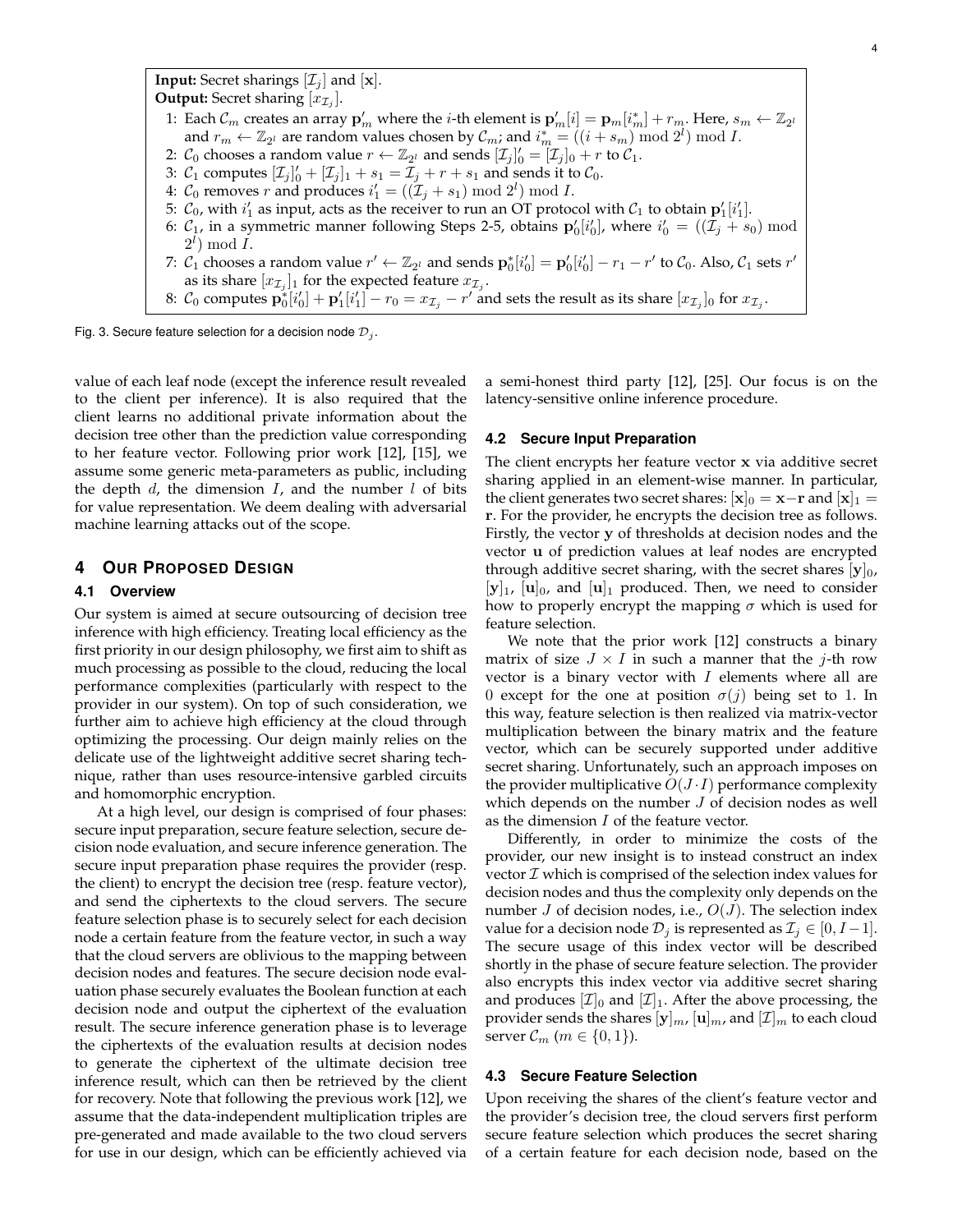

Fig. 4. Illustration of a ripple carry adder logic for MSB computation.



Fig. 5. (a) Illustration of the defined binary operator; (b) Illustration of carry calculation over 8-bit inputs under the carry look-ahead adder.

encrypted index vector  $I$ . Note that hereafter all arithmetic operations are conducted by default in the ring  $\mathbb{Z}_{2^l}$ , unless otherwise stated.

We now describe how secure feature selection is achieved in our design. For each decision node  $\mathcal{D}_i$ , the processing of secure feature selection would require as input the shares of the client' feature vector x and the shares of the corresponding index value  $\mathcal{I}_i$  in the index vector  $\mathcal{I}$ . The output is the secret sharing of the selected feature  $x_{\mathcal{I}_j}$  for the decision node  $\mathcal{D}_j$ .

To accomplish this functionality for our secure outsourced decision tree services, we make an observation that this indeed can be treated as oblivious array-entry read, where the encrypted feature vector could be treated as an encrypted array, and the encrypted index value is used to obliviously select an entry from the array. We leverage this observation and identify that an approach from a very recent work [26] is suited for our scenario. Using this approach as a basis, we devise the scheme for secure feature selection, which is given in Fig. 3.

The intuition is as follows. For ease of notation, we let  $\mathbf{p}_0$ (resp.  $\mathbf{p}_1$ ) denote the share of the feature vector  $[\mathbf{x}]_0$  (resp.  $[x]_1$ ) at the cloud server  $C_0$  (resp.  $C_1$ ). Each cloud server  $\mathcal{C}_m$   $(m \in \{0,1\})$  first creates a new array  $\mathbf{p}'_m$  which is derived from  $\mathbf{p}_m$  by shifting its indices and entries under fixed random values (per feature selection). Then, given the secret sharing of a target index value  $\mathcal{I}_i$ ,  $\mathcal{C}_0$  engages in an interaction with  $C_1$  so as to receive the entry located at the shifted index  $((\mathcal{I}_j + s_1) \bmod 2^l) \bmod I$  in  $\mathbf{p}'_1$  which corresponds to  $\mathcal{I}_i$ . Since the random value  $s_1$  in the shifted index is only known to  $C_1$  and the corresponding entry is masked by a random value  $r_1$ ,  $\mathcal{C}_0$  is oblivious to the original index  $\mathcal{I}_j$  as well as the share  $\mathbf{p}_1[\mathcal{I}_j]$  held by  $\mathcal{C}_1$ . Similarly,  $\mathcal{C}_1$ 

obtains the entry located at the shifted index in  $\mathbf{p}'_0$  which corresponds to  $\mathcal{I}_j$ , while learning no information about the plain index  $\mathcal{I}_i$  and the share of the corresponding entry value held by  $C_0$ . Next, the two cloud servers engage in an interaction which essentially performs secret re-sharing so as to obtain the secret sharing of the selected feature  $x_{\mathcal{I}_j}$ .

#### **4.4 Secure Decision Node Evaluation**

With the secret sharings of the threshold  $y_i$  and selected feature  $x_{\mathcal{I}_j}$  at each decision node  $\mathcal{D}_j$ , the cloud servers now perform secure decision node evaluation. As this basically requires secure comparison of secret-shared values, the prior work [12] transforms the problem of secure decision node evaluation to a simplified bit extraction problem in the secret sharing domain. The key idea is to securely extract the most significant bit (MSB) of the subtraction result  $\Delta = y_i - x_{\mathcal{I}_i}$ as the evaluation result at decision node  $\mathcal{D}_j$ .

Despite the effectiveness, their solution is limited in that it poses linear  $O(l)$  round complexity. This would lead to high performance overhead in the realistic scenario where the two cloud servers are situated in different geographic regions and connected over WAN, which is a more reasonable setting than local networks given that the two cloud servers are assumed to be non-colluding [13]. The basic idea in [12] is to implement a l-bit full adder logic in the secret sharing domain. Specifically, the shares of the difference value  $\Delta$ at the two cloud servers are represented in bitwise form respectively. Then, a l-bit full adder logic is applied to add in the secret sharing domain the two binary inputs in a bitwise manner, where carry bits are calculated and propagated, and finally produce the MSB of the difference value  $\Delta$ . We note that the work [12] uses a classical and standard adder logic called ripple carry adder, as shown in Fig. 4.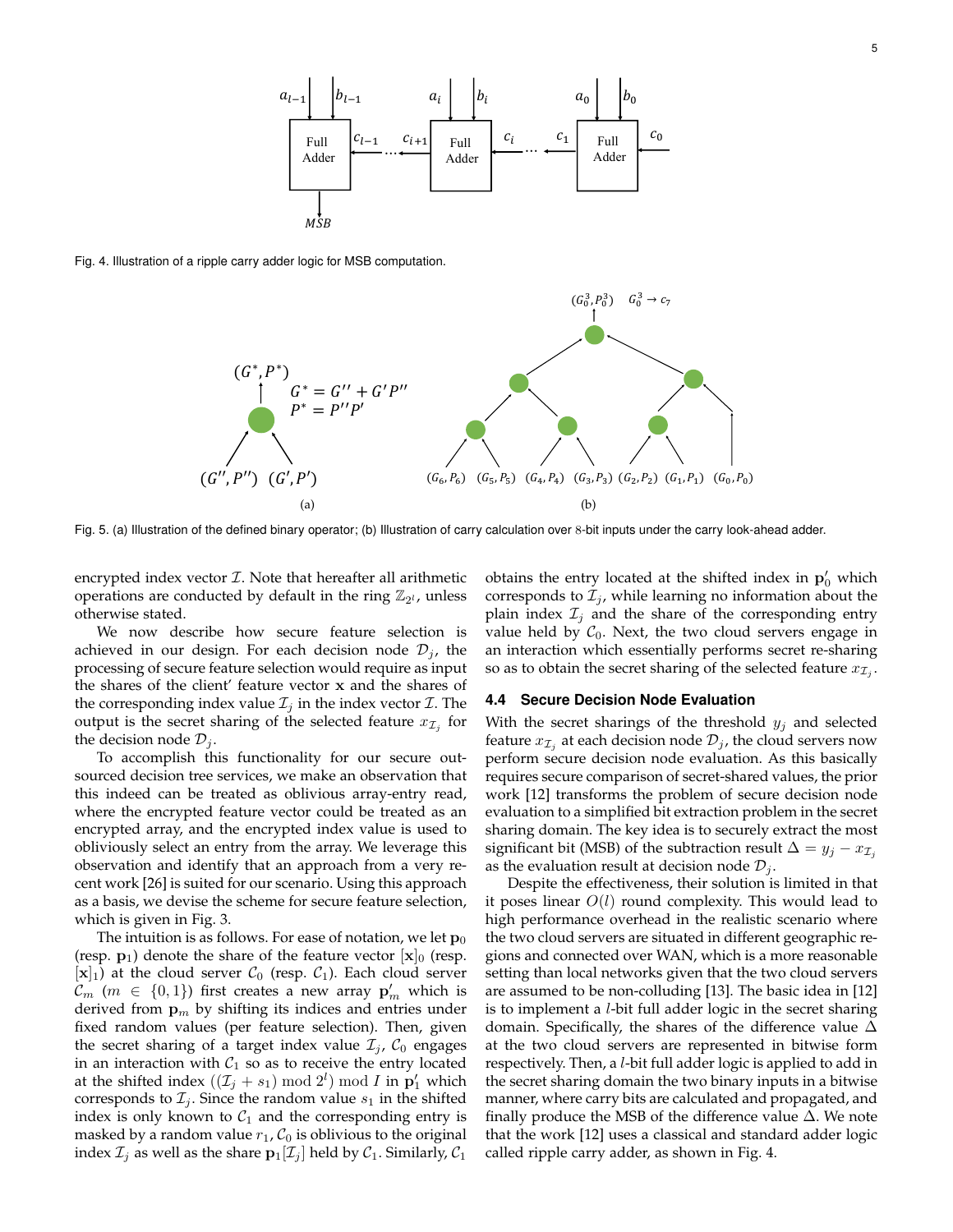**Input:** Secret sharings  $[y_j]$  and  $[x_{\mathcal{I}_j}]$ . **Output:** Secret sharing  $\langle v_j \rangle$ . 1:  $\mathcal{C}_m$  computes  $[\Delta]_m = [y_j]_m - [x_{\mathcal{I}_j}]_m$ . // Secure MSB extraction (with  $l = 64$  assumed;  $\langle \cdot \rangle$  denotes sharing over  $\mathbb{Z}_2$ ) 2: Let a (resp. b) represent the share  $[\Delta]_0$  (resp.  $[\Delta]_1$ ), with the bit string being  $a_{l-1}, \dots, a_0$  (resp.  $b_{l-1}, \cdots, b_0$ ). Let  $\langle a_q \rangle$  be defined as  $(\langle a_q \rangle_0 = a_q, \langle a_q \rangle_1 = 0)$  and  $\langle b_q \rangle$  as  $\{\langle b_q \rangle_0 = 0, \langle b_q \rangle_1 = b_q\}$ , where  $q \in [0, l-1]$ . Also, let  $\langle w_q \rangle$  be defined as  $\{\langle w_q \rangle_0 = a_q, \langle w_q \rangle_1 = b_q\}$ . // Setup round for secure carry computation (*SCC*): 3: Compute  $\langle G_q \rangle = \langle a_q \rangle \cdot \langle b_q \rangle$ , for  $q \in [0, l - 1]$ 4: Compute  $\langle P_q \rangle = \langle a_q \rangle + \langle b_q \rangle$ , for  $q \in [0, l - 1]$ // *SCC* round 1 (with  $l = 64$  as example): 5: Compute  $(\langle G_0^1 \rangle, \langle P_0^1 \rangle) = (\langle G_0 \rangle, \langle P_0 \rangle)$ 6: For  $k \in \{1, \cdots, 31\}$ a) Compute  $(\langle G^1_k \rangle, \langle P^1_k \rangle) = (\langle G_{2 \cdot k} \rangle, \langle P_{2 \cdot k} \rangle) \tilde{\diamond} (\langle G_{2 \cdot k-1} \rangle, \langle P_{2 \cdot k-1} \rangle)$ // *SCC* round 2: 7: For  $k \in \{0, \dots, 15\}$ a) Compute  $(\langle G_k^2 \rangle, \langle P_k^2 \rangle) = (\langle G_{2 \cdot k+1}^1 \rangle, \langle P_{2 \cdot k+1}^1 \rangle) \tilde{\diamond} (\langle G_{2 \cdot k}^1 \rangle, \langle P_{2 \cdot k}^1 \rangle)$ // *SCC* round 3: 8: For  $k \in \{0, \dots, 7\}$ a) Compute  $(\langle G_k^3\rangle,\langle P_k^3\rangle)=(\langle G_{2\cdot k+1}^2\rangle,\langle P_{2\cdot k+1}^2\rangle) \tilde{\diamond} (\langle G_{2\cdot k}^2\rangle,\langle P_{2\cdot k}^2\rangle)$ // *SCC* round 4: 9: For  $k \in \{0, \dots, 3\}$ a) Compute  $(\langle G_k^4 \rangle, \langle P_k^4 \rangle) = (\langle G_{2 \cdot k+1}^3 \rangle, \langle P_{2 \cdot k+1}^3 \rangle) \tilde{\diamond} (\langle G_{2 \cdot k}^3 \rangle, \langle P_{2 \cdot k}^3 \rangle)$ // *SCC* round 5: 10: For  $k \in \{0, 1\}$ a) Compute  $(\langle G^5_k \rangle, \langle P^5_k \rangle) = (\langle G^4_{2 \cdot k+1} \rangle, \langle P^4_{2 \cdot k+1} \rangle) \tilde{\diamond} (\langle G^4_{2 \cdot k} \rangle, \langle P^4_{2 \cdot k} \rangle)$ // *SCC* round 6: 11: Compute  $\langle G_0^6 \rangle = \langle G_1^5 \rangle + \langle G_0^5 \rangle \cdot \langle P_1^5 \rangle = \langle c_{l-1} \rangle$ 12: Compute  $\langle v_i \rangle = \langle w_{l-1} \rangle + \langle c_{l-1} \rangle$ .

Fig. 6. Secure evaluation of a decision node.

In the ripple carry adder, for each full adder, the two bits that are to be added are available instantly. However, each full adder has to wait for the carry input to arrive from its previous adder. This means that the carry input for the full adder producing the MSB should wait after the carry has rippled through all previous full adders. Note that computing the carry output of each full adder in the secret sharing domain requires interactions between the two cloud servers, thus leading to  $O(l)$  round complexity.

Our design follows [12] in terms of the same strategy of secure MSB bit extraction for secure decision node evaluation, yet aims to reduce the round complexity. Through the design introduced below, we manage to reduce the round complexity from linear to logarithmic. Our observation is that the use of the more advanced carry look-ahead adder can solve the carry delay problem presented in the ripple carry adder [14]. At a high level, a carry look-ahead adder is able to calculate the carry in advance based on only the input bits. It works as follows. Firstly, two terms are defined for the carry look-ahead adder: the carry generate signal  $G_i$  and the carry propagate signal  $P_i$ , where  $G_i = a_i \cdot b_i$ and  $P_i = a_i + b_i$ . Note that these two terms are only based on the input bits and can be computed instantly given the input bits. Then, the original carry calculation  $c_{i+1} = a_i \cdot b_i + (a_i + b_i) \cdot c_i$  as in the ripple carry adder can then be re-formulated as  $c_{i+1} = G_i + P_i \cdot c_i$ . Such re-formulation allows a carry to be computed without waiting for the carry to ripple through all previous stages, as demonstrated by the following example (a 4-bit carry look-ahead adder):

- 1)  $c_1 = G_0 + P_0 \cdot c_0 = G_0;$
- 2)  $c_2 = G_1 + P_1 \cdot c_1 = G_1 + P_1 \cdot G_0;$
- 3)  $c_3 = G_2 + P_2 \cdot c_2 = G_2 + P_2 \cdot (G_1 + P_1 \cdot G_0);$
- 4)  $c_4 = G_3 + P_3 \cdot c_3 = G_3 + P_3 \cdot (G_2 + P_2 \cdot (G_1 + P_1 \cdot G_0)).$

It can be seen that each carry can be computed without waiting for the calculation of all previous carries.

With the application of the carry look-ahead adder for MSB computation for secure decision node evaluation, we only need to focus on the calculation of the carry  $c_{l-1}$ (e.g.,  $c_3$  in the above example for 4-bit inputs). That is, after computing  $c_{l-1}$ , the MSB can be derived via  $MSB =$  $a_{l-1}+b_{l-1}+c_{l-1}$ . Note that  $c_{l-1}=G_{l-2}+P_{l-2}\cdot G_{l-3}+\cdots+$  $P_{l-2}\cdots P_1\cdot G_0$ . We now need to consider how to properly organize the computation of the carry  $c_{l-1}$  so that we could effectively achieve  $O(\log_2 l)$  round complexity. Our observation is that such a computation can be supported by forming a binary tree over the carry generate terms, carry propagate terms, and a binary operator  $\diamond$  (illustrated in Fig. 5(a)) defined as:  $(G^*, P^*) = (\tilde{G}'', P'') \diamond (G', P')$ , where  $G^* = G'' + G' \cdot P''$  and  $P^* = P'' \cdot P'$ . For demonstration of this idea, we show in Fig. 5(b) an example on how the carry bit essential for MSB computation can be computed in a recursive manner based on a tree structure, in the case of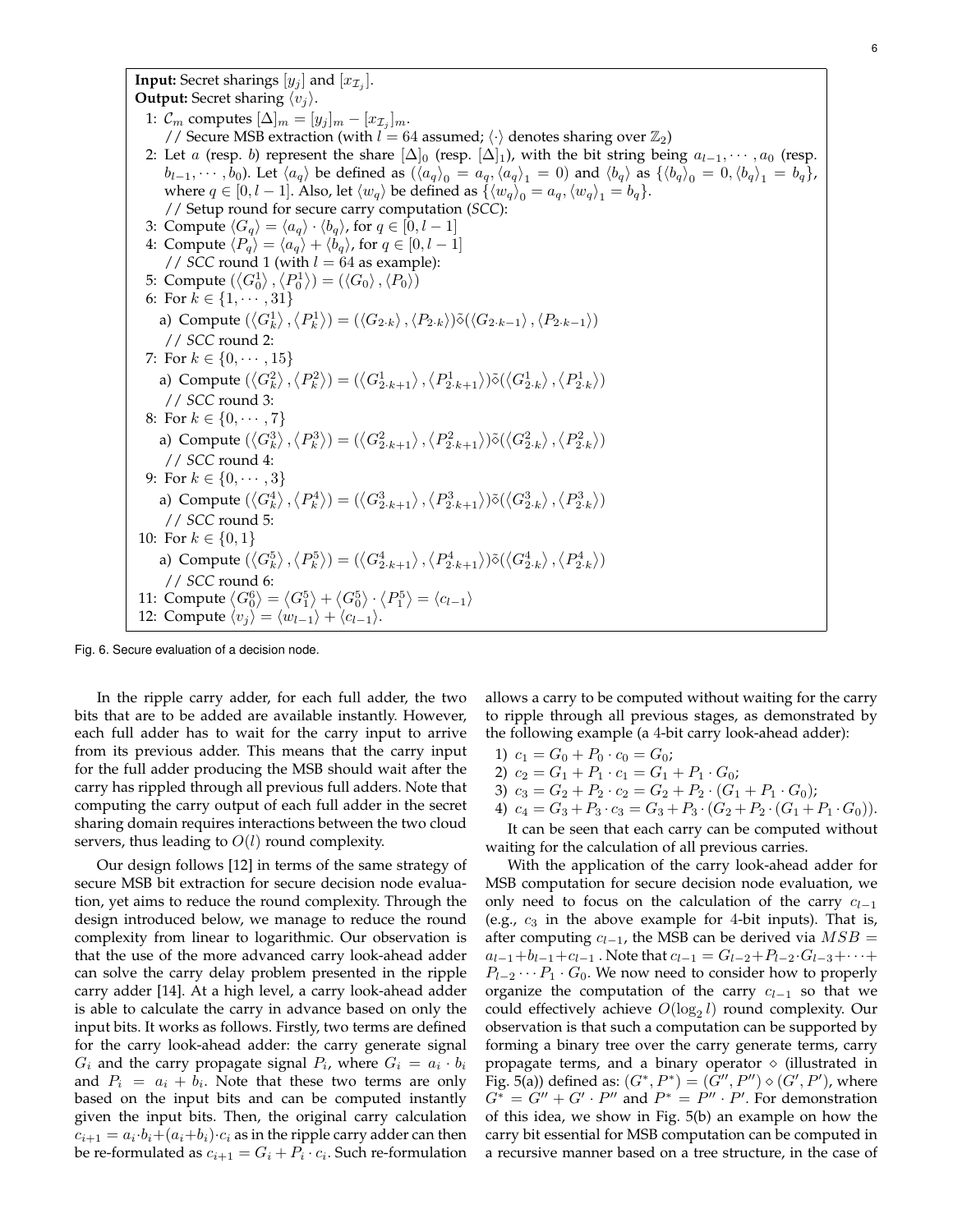**Input:** Secret sharing  $\langle v_i \rangle$  for each decision node  $\mathcal{D}_i$  and  $|u_z|$  for each leaf node  $\mathcal{L}_z$ . **Output:** Inference result  $u^*$  for the client.

1: For each  $\langle v_j \rangle$ , //Conversion from  $\mathbb{Z}_2$  to  $\mathbb{Z}_{2^l}$ .

- a) Let  $\langle v_j \rangle$  be defined as  $\{\langle v_j \rangle_0 = t_1, \langle v_j \rangle_1 = t_2\}.$
- b) Let  $[t_1]$  over  $\mathbb{Z}_{2^l}$  be defined as  $\{[t_1]_0 = t_1, [t_1]_1 = 0\}$  and  $[t_2]$  as  $\{[t_2]_0 = 0, [t_2]_1 = t_2\}$ .
- c)  $C_0$  and  $C_1$  compute  $[v_j] = [t_1] + [t_2] 2 \cdot [t_1] \cdot [t_2]$  in  $\mathbb{Z}_{2^l}$ .
- 2: For each decision node  $\mathcal{D}_j$ ,
- a)  $\mathcal{C}_0$  sets  $[E_j^L]_0 = 1 [v_j]_0$  and  $\mathcal{C}_1$  sets  $[E_j^L]_1 = [v_j]_1$ . This produces the secret-shared value of the left outgoing edge.
- b)  $\mathcal{C}_m$  sets  $[E_j^R]_m = \overline{[v_j]_m}$  as the secret-shared value of the right outgoing edge.
- 3: For each leaf node  $\mathcal{L}_z$ ,  $\mathcal{C}_0$  and  $\mathcal{C}_1$  compute a secret-shared polynomial term  $[g_z]$  by multiplying the secret-shared values of all edges on its path.
- 4:  $C_0$  and  $C_1$  compute  $\sum_z [g_z] \cdot [u_z] = [u^*]$ , i.e., the secret sharing of the inference result  $u^*$ .
- 5: Client can retrieve  $\overline{u^*}$  and reconstruct  $u^*$  as the inference result for the feature vector x.

Fig. 7. Secure inference generation.

8-bit inputs. As shown, a pair of the carry generate and propagate terms is put as a leaf node of the tree. Then, the processing is done upwards attributing to each internal node the value corresponding to the application of the operator  $\diamond$  between its two children. Such processing leads to  $\lceil \log_2 l \rceil$  rounds in computing the essential carry  $c_{l-1}$ .

For simplicity of illustration, we show here the details for the case of 4-bit inputs to concretely demonstrate the computation. In the first round, the following terms are computed:  $(G_1^1, P_1^1) = (G_2, P_2) \diamond (G_1, P_1)$ ,  $(G_0^1, P_0^1) = (G_0, P_0)$ . In the second round, the following term is computed:  $(G_0^2, P_0^2) = (G_1^1, P_1^1) \diamond (G_0^1, P_0^1)$ . Based on the definition of the binary operator  $\diamond$ , we first have  $G_1^1 = G_2 + G_1 \cdot P_2$ ,  $P_1^1 = P_2 \cdot P_1$ . Then, we have  $G_0^2 = \tilde{G}_1^1 + G_0^1 \cdot P_1^1 = G_2 + G_1 \cdot P_2 + G_0 \cdot P_2 P_1$ , which corresponds to the carry  $c_3$ .

With all the above insights in mind, we now elaborate on how to support secure decision node evaluation by taking advantage of the carry look-ahead adder in the ciphertext domain. From the definition of the operator  $\diamond$ , it is noted that only addition and multiplication are required (in  $\mathbb{Z}_2$ ). So it is easy to see this operator can be securely realized in the ciphertext domain via secret-shared addition and multiplication. We denote the secure realization of the operator as  $(\langle G^* \rangle, \langle P^* \rangle) = (\langle G'' \rangle, \langle P'' \rangle) \tilde{\diamond} (\langle G' \rangle, \langle P' \rangle)$ , where  $\langle \cdot \rangle$  denotes secret sharing in  $\mathbb{Z}_2$ . Note that each call of the operator needs 2 parallel secret-shared multiplications.

The details of secure decision node evaluation are provided in Fig. 6. It is noted that for simplicity and without loss of generality, we demonstrate the procedure assuming that  $l = 64$ , which is the practical parameter setting to be used in our experiments, and also consistent with the statethe-art work [12]. Also, to clearly show the computation that can be done in parallel in each round of secure carry computation, we intentionally avoid the use of nested loops. From the procedure shown in Fig. 6, we can see that for the practical setting  $l = 64$ , only 7 rounds are required through our design for obtaining the secret sharing  $\langle v \rangle$  of the comparison result, in comparison with 125 rounds in the state-of-the-art work [12].

We also point out that the improvement on communication rounds does not sacrifice the computation efficiency in terms of number of multiplications (in  $\mathbb{Z}_2$ ). Through analysis, our new design requires  $3l - 5$  (187 for  $l = 64$ ) multiplications while the prior work requires  $3l - 5$  (187 for  $l = 64$ ) multiplications as well. We remark that although in principle the carry look-ahead adder has higher circuit complexity than the ripple carry adder when computing *all* carries is required, our design only needs the computation of the essential carry  $c_{l-1}$ . This accounts for why our new design does not enlarge the computation cost in secure decision node evaluation compared with [12].

#### **4.5 Secure Inference Generation**

With the secret-shared evaluation results available at each decision node, we now describe how to leverage them to enable the two cloud servers to generate the encrypted inference result. We note that there are two approaches on how to use the decision node evaluation results [12]: a path costbased approach and a polynomial-based approach. From the perspective of client cost, the main difference between these approaches is that the path cost-based approach imposes on the client high communication complexity exponentially scaling with the tree depth, while the polynomial-based approach only incurs constant  $O(1)$  and minimal communication cost (just two shares) for the client.

Given that high local efficiency is our first priority, our system makes use of the polynomial-based approach. This approach works as follows. Starting from the root node, the left outgoing edge of each decision node  $\mathcal{D}_i$  is assigned the value  $1 - v_j$  (denoted as  $E_j^L = 1 - v_j$ ), while the right outgoing edge is assigned the value  $v_j$  (denoted as  $E_j^R = v_j$ ). Then, a term  $g_z$  is computed for each path by multiplying the edge values of that path. As mentioned before, only the term for the path leading to the leaf node carrying the inference result will have the value 1, and all other terms are 0. Then, we can proceed by multiplying each term  $g_z$  with the prediction value  $u_z$  of each corresponding leaf node and computing the sum, i.e.,  $u^* = \sum_z u_z g_z$ , which will lead to the expected inference result  $u^*$ .

We use the decision tree in Fig. 1 as an example to concretely demonstrate the computation. Firstly, there are four terms  $\{g_z\}_{z=1}^4$  given that the depth is 2 and thus four paths/leaf nodes. These terms are computed as follows: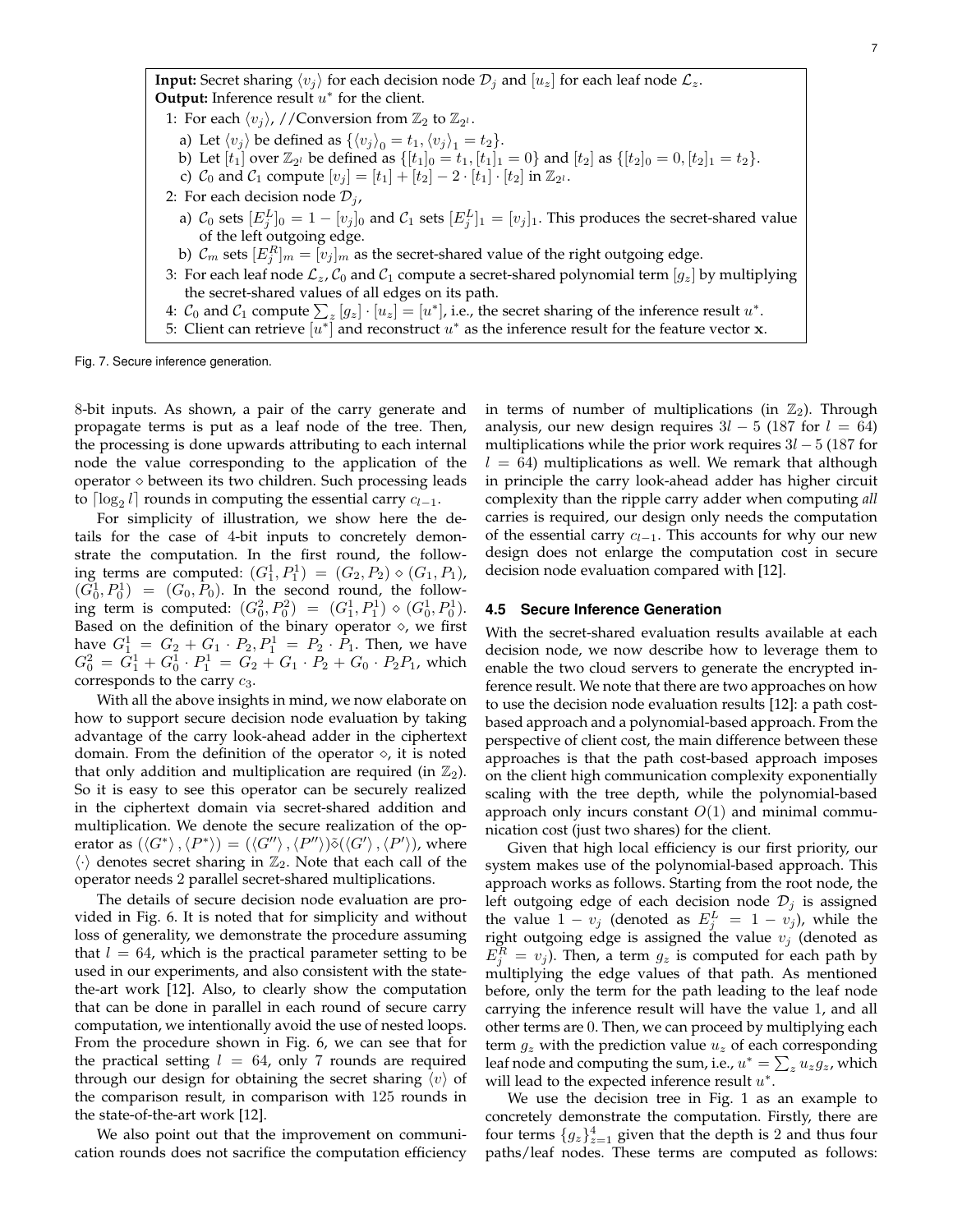$g_1 = (1 - v_1) \cdot (1 - v_2)$ ,  $g_2 = (1 - v_1) \cdot v_2$ ,  $g_3 = v_1 \cdot (1 - v_3)$ , and  $g_4 = v_1 \cdot v_3$ . Suppose that the feature vector is evaluated along the path of the leaf node  $\mathcal{L}_3$ . We have  $v_1 = 1$  and  $v_3 = 0$ , and so we have  $g_1 = 0 \cdot (1 - v_2) = 0$ ,  $g_2 = 0 \cdot v_2 = 0$ ,  $g_3 = 1 \cdot (1-0) = 1$ , and  $g_4 = 1 \cdot 0 = 0$ . It can be seen that all the terms except the term  $g_3$  corresponding to  $\mathcal{L}_3$  has zero value. So we have  $\sum_{z=1}^{4} u_z g_z = u_3$ , obtaining the expected inference result. The secure realization of this approach in our system for secure inference generation basically follows that of [12]. For completeness, we give the details of secure inference generation in Fig. 7, which realizes polynomial mechanism introduced above in the secret sharing domain.

# **5 SECURITY ANALYSIS**

We define and prove the security of our protocol following the standard simulation-based paradigm. We start with defining the ideal functionality which captures the desired security properties for outsourced decision tree inference, with regard to the threat model mentioned above. We then give the formal security definition under the ideal functionality and show that our protocol securely realizes the ideal functionality. In what follows, we define the ideal functionality for the secure outsourced decision tree inference service targeted in this paper.

*Definition* 1. *The ideal functionality*  $F_{\text{SeCDT}}$  *of the outsourced decision tree inference service is formulated as follows.*

- *- Input. The input to the* FSecODT *consists of the decision tree* T *from the provider and the feature vector* x *from the client.* The two cloud servers  $C_0$  and  $C_1$  provide no input to the  $\mathcal{F}_{\mathsf{SecODT}}$ .
- *- Computation.* Upon receiving the above input, the  $\mathcal{F}_{\text{SeCDT}}$ *performs decision tree inference and produces the inference result denoted as*  $\mathcal{T}(\mathbf{x})$ *.*
- *- Output.* The  $\mathcal{F}_{\text{SecoDT}}$  outputs the inference result  $\mathcal{T}(\mathbf{x})$  to *the client, and outputs nothing to the provider and cloud servers.*

*Definition* 2. A protocol  $\Pi$  securely realizes the  $\mathcal{F}_{\text{SecODT}}$  in *the semi-honest adversary setting with static corruption if the following guarantees are satisfied:*

- *- Corrupted provider. A corrupted and semi-honest provider learns nothing about the values in the client's feature vector* x*. Formally, a probabilistic polynomial time (PPT) simulator*  $\mathsf{Sim}_{\mathcal{P}}$  *should exist so that*  $\mathsf{View}_{\mathcal{P}}^{\Pi}$  $\stackrel{c}{\approx}$  Sim $_{\mathcal{P}}(\mathcal{T})$ *, where*  $\mathcal P$ denotes the provider and  $\mathsf{View}_{\mathcal{P}}^{\Pi}$  refers to the view of  $\mathcal P$  in *the real-world execution of the protocol* Π*.*
- *- Corrupted cloud server. A corrupted and semi-honest cloud server*  $\mathcal{C}_m$  ( $m \in \{0, 1\}$ ) learns no information about the *client's feature vector* x *and the provider's decision tree* T *.* Formally, a PPT simulator  $\mathsf{Sim}_{\mathcal{C}_i}$  should exist such that View $_{\mathcal{C}_m}^{\Pi}$  $\int_{0}^{C}$  Sim<sub>C<sub>m</sub>, where View<sup>II</sup><sub>Cm</sub> denotes the view of the</sub>  $_{cloud\;server}$   $\mathcal{C}_m$  in the real-world execution of the protocol Π*. Note that the two cloud servers have no input and output according to the*  $\mathcal{F}_{\text{SecoDT}}$ *. Since they are non-colluding,*  $\mathcal{C}_0$ and  $C_1$  *cannot be corrupted by the adversary at the same time.*
- *- Corrupted client. A corrupted and semi-honest client learns no information about the provider's decision tree other than generic meta-parameters as stated before. Formally, a PPT simulator*  $\text{Sim}_{\mathcal{U}}$  *should exist such that*

View $_{\mathcal{U}}^{\Pi}$  $\stackrel{c}{\approx}$  Sim<sub>U</sub>(**x**,  $\mathcal{T}(\mathbf{x})$ ), where U denotes the client, and View<sup>Π</sup> <sup>U</sup> *refers to the view of* U *in the real-world execution of the protocol* Π*.*

*Theorem* **1.** *Our protocol is a secure realization of the ideal functionality*  $\mathcal{F}_{\text{SecoDT}}$  *according to Definition 2.* 

*Proof.* As per the security definition, we show the existence of a simulator for different corrupted parties (the provider, the client, and either of the cloud servers).

- *Simulator for the corrupted provider*: In the protocol Π, the provider only needs to supply the secret shares of the decision tree and receives no messages. So, the simulator for the corrupted provider can thus be constructed in a dummy way by just outputting the input of the provider. The output of  $\text{Sim}_{\mathcal{P}}(\mathcal{T})$  is identically distributed to the view View $_{\mathcal{P}}^{\Pi}$  of the corrupted provider.
- *Simulator for a corrupted cloud server:* As two cloud servers have a symmetric role in our protocol Π, it suffices to show a simulator  $\mathsf{Sim}_{\mathcal{C}_0}$  for  $\mathcal{C}_0$ . It is noted that the input/output of  $C_0$  in our protocol are just secret shares of some data. The security of additive secret sharing ensures that these secret shares are purely random and can be perfectly simulated by  $\mathsf{Sim}_{\mathcal{C}_0}$  using random values. For the interactions between the two cloud servers in different phases, they are in fact due to the calls of the oblivious array-entry read procedure (only used in the secure feature selection phase) and the secret-shared multiplication procedure based on Beaver's triples. Let  $\mathsf{Sim}_{\mathcal{C}_0}^{\mathsf{ORead}}$  and  $\mathsf{Sim}_{\mathcal{C}_0}^{\mathsf{SecMul}}$  denote the corresponding simulators which can simulate a view indistinguishable from real view for  $C_0$  in the oblivious array-entry read procedure and the secret-shared multiplication procedure respectively. It is noted that the existence of these two simulators has been proved in prior work. With the existence of these simulators,  $\overline{\text{Sim}}_{\mathcal{C}_0}$  first runs  $\overline{\text{Sim}}_{\mathcal{C}_0}^{\text{ORead}}$  with random strings as input in the secure feature selection phase. Then,  $\mathsf{Sim}_\mathcal{C_0}$  sets the simulated output as the input to the subsequent phases. On each call of the secret-shared multiplication procedure, Sim $_{\mathcal{C}_0}$  runs Sim $_{\mathcal{C}_0}^{\mathsf{SecMul}}$  in order. Finally, Sim $_{\mathcal{C}_0}$ combines and outputs in order the simulated view by  $\mathsf{Sim}_{\mathcal{C}_0}^\mathsf{ORead}$  and  $\mathsf{Sim}^\mathsf{BMul}$  on every secure multiplication as its output. This generates the final simulator  $\mathsf{Sim}_\mathcal{C_0}$  for the cloud server  $C_0$ .
- *Simulator for the corrupted client:* In the protocol Π, the client supplies secret shares of the feature vector x and only receives the two shares  $[u^*]_0$  and  $[u^*]_1$  of the inference result, from which the plaintext inference result  $u^*$  is reconstructed as the output of the client. The simulator thus only needs to simulate the messages (two shares) received by the client given his output  $u^*$ . It can set a random value  $r$  as one of the shares, say  $[u^*]_1$ , and  $u^* - r$  for the other share  $[u^*]_0$ . This is in fact just a direct application of additive secret sharing, the security of which ensures that  $[u^*]_0$  and  $[u^*]_1$  random values and indistinguishable from the shares received by the client. The combination of the two simulated shares also produces  $u^*$ , which is the same as the output in the real protocol execution and thus guarantees cor-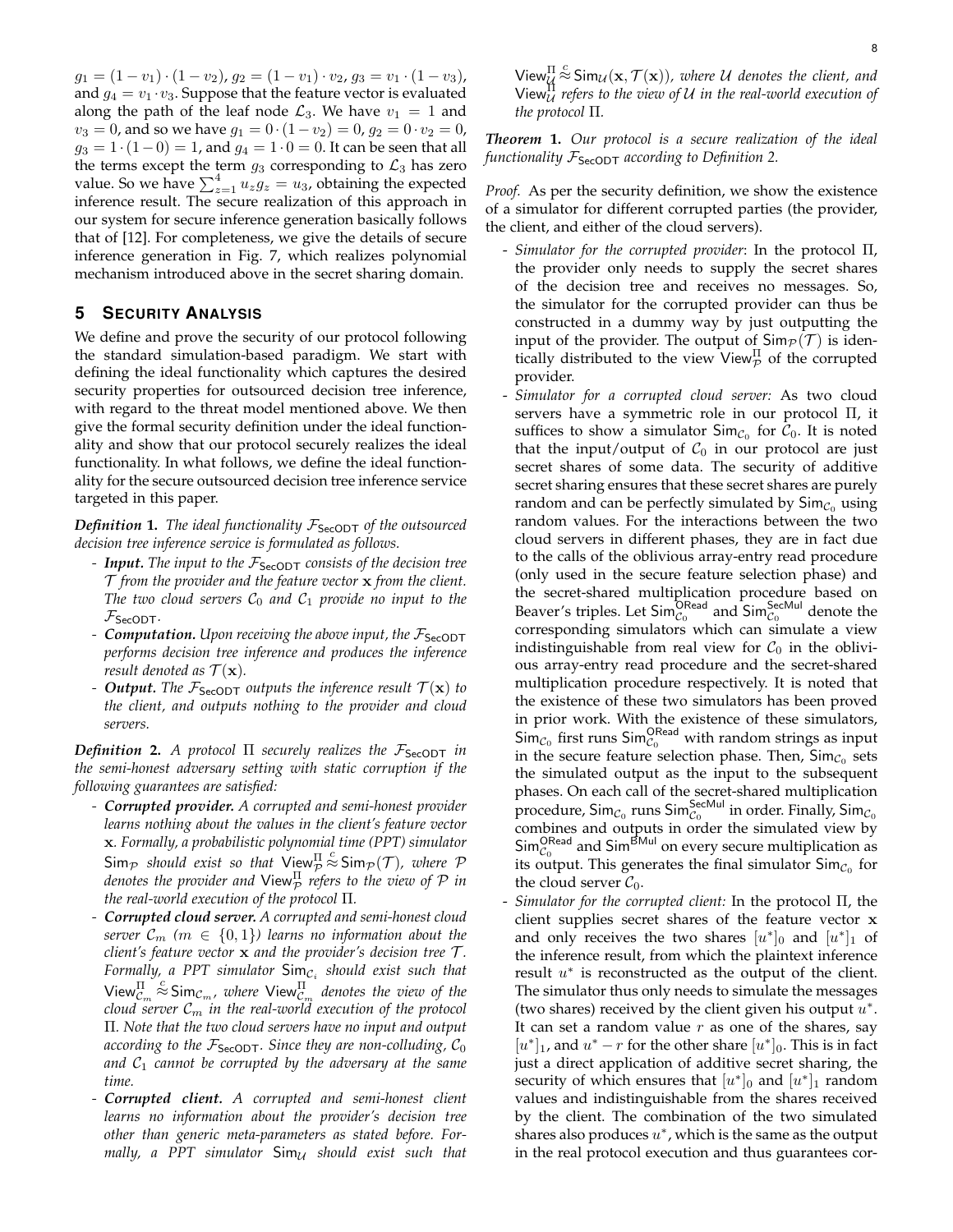

Fig. 8. Communication performance of the provider.

rectness. So the output of  $\textsf{Sim}_{\mathcal{U}}(\mathbf{x}, \mathcal{T}(\mathbf{x}))$  is identically distributed to the view View $_{\mathcal{U}}^{\Pi}$  of the corrupted client. The proof of Theorem 1 is completed.

**6 EXPERIMENTS**

## **6.1 Setup**

Our protocol is implemented in C++. For the oblivious transfer primitive, we rely on the libOTe library [27] which provides implementation of the protocol in [28]. Cloudside experiments are conducted over two AWS t3.xlarge instances equipped with Intel Xeon Platinum 8175M CPU (2.50GHz and 16GB RAM): one in Europe (London) and one in US East (N. Virginia). The average latency is 75.422 ms and bandwidth is 161 Mbits/s. These two instances are situated in different regions for simulating the realworld scenario that the cloud servers are in different trust domains. The provider and the client are evaluated on an AWS t2.xlarge instance possessing an Intel Xeon E5-2676 v3 processor (2.40GHz and 16GB RAM). We test with synthetic decision trees with realistic configurations, following prior works  $[12]$ ,  $[15]$ ,  $[16]$ . The tree depth d varies from 3 to 17, and the dimension  $I$  of the feature vector varies from 9 to 57. We make comparison with the state-of-the-art prior work by Zheng et al. [12] (the *ZDWWN* protocol).

#### **6.2 Local-side Performance Evaluation**

We first evaluate the performance on the local side, i.e., the provider and the client. Fig. 8 and Fig. 9 show the communication and computation costs of the provider for varying decisions trees, along with comparison with the ZDWWN protocol. As the provider in our design just constructs an index vector of  $O(J)$  size rather than a matrix of size  $O(J \cdot I)$  as in the ZDWWN protocol, he can enjoy significant cost savings. For different decision trees being tested, the communication cost of the provider ranges from 0.0003 MB to 6 MB in our system, while it is from 0.0016 MB to 118 MB in the ZDWWN protocol. In terms of the provider's running time, it varies from 0.01 ms to 33.842 ms in our system,



Fig. 9. Computation performance of the provider.

 $\Box$ 

TABLE 2 Performace of the Client

| d  |    |        | Computation (ms) Communication (KB) |
|----|----|--------|-------------------------------------|
| З  | 13 | 0.0057 | 0.22                                |
|    | 15 | 0.0060 | 0.25                                |
| 8  | q  | 0.0054 | 0.16                                |
| 13 | 13 | 0.0056 | 0.22                                |
| 17 | 57 | 0.0098 | 0.91                                |

while it is from 0.013 ms to 619.723 ms in the ZDWWN protocol. Overall, our system can offer the provider up to  $19\times$  savings (average of  $7\times$ ) in communication. In computation, our system can offer the provider up to  $18\times$  savings (average of  $5\times$ ). In Table 2, we give the communication cost and computation cost of the client respectively. It is noted that the client has minimal costs which only scales with the dimension of the feature vector. Recall that the client in our system has the same cost as in the ZDWWN protocol, given that the polynomial-based mechanism is used in the phase of secure inference generation which allows the client to only receive the two shares of the inference result.

#### **6.3 Cloud-side Performance Evaluation**

We now examine the performance on the cloud side. Firstly, we show in Fig. 10 the amount of data transferred between the cloud servers in our system and make comparison with the ZDWWN protocol. Our design has relatively higher communication cost (average of  $1.9\times$ ) than the ZDWWN protocol, which is mainly due to the sue of OT in the secure feature selection phase and the secret-shared multiplications in the secure inference generation phase. We emphasize that such overhead in these two phases is the trade-off for the substantial efficiency improvement on the provider side, which is the first priority in our design philosophy.

**Significantly reduced overall online cloud service latency.** On another hand, it is noted that the overall end-to-end online inference latency in our system is still much less than the ZDWWN protocol, as shown in Fig. 11. This means that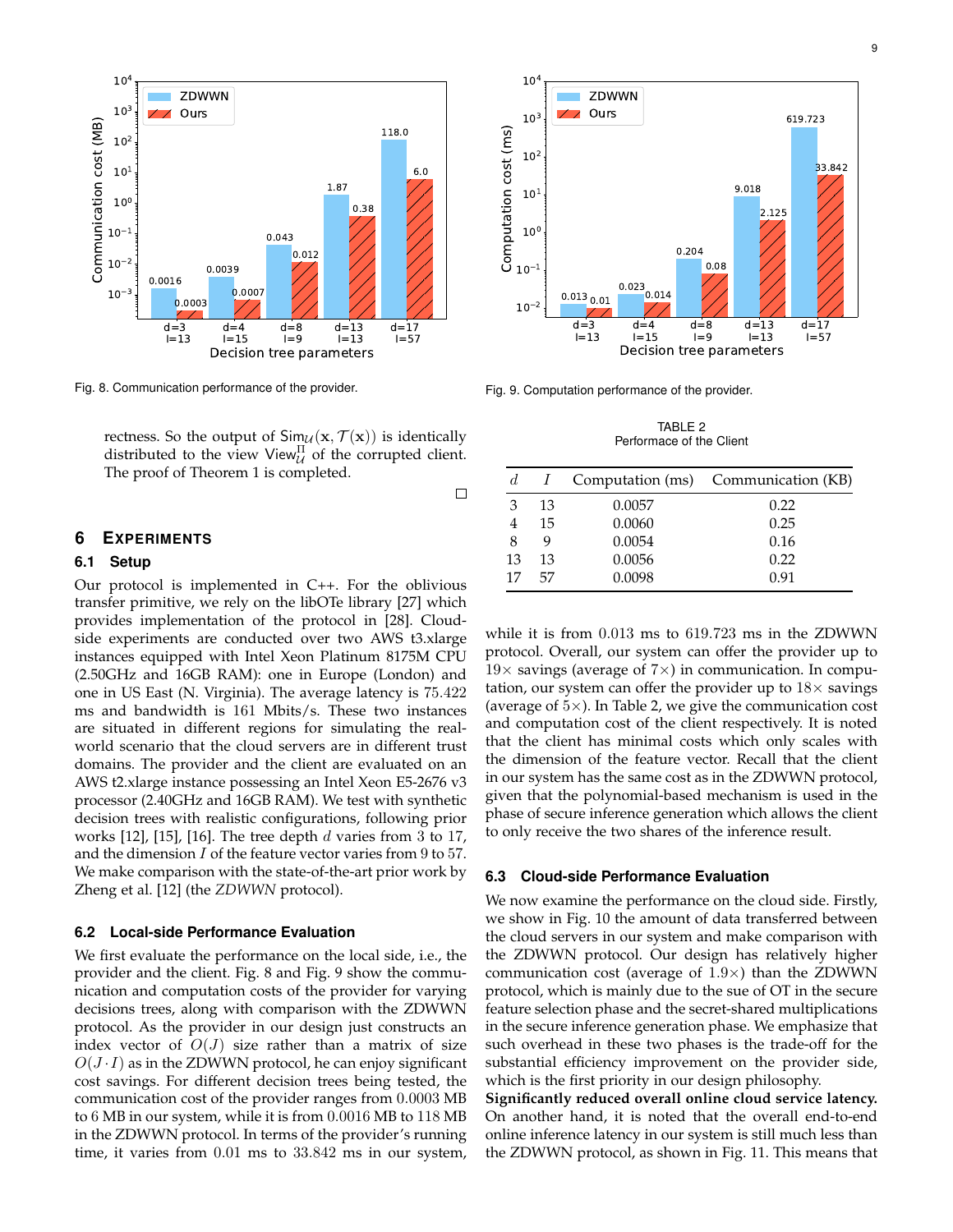

Fig. 10. Communication performance at the cloud.

compared with the ZDWWN protocol, our system provides much better service experience for the client and fits much better into the practical realm due to the capability in giving faster response. In particular, our new design is up to  $8\times$ (average of  $5\times$ ) faster than the ZDWWN protocol. Such efficiency is attributed to the significant optimization on the secure decision node evaluation phase, where the round complexity is largely reduced from linear (as in the ZD-WWN protocol) to logarithmic. A breakdown of the overall cloud-side online inference latency is given in Table 3.

# **7 RELATED WORK**

There has been some work on secure decision tree inference [15], [16], [17], [18], [29], [30]. Most of prior works [15], [16], [17], [18], [29], [30] focus on the non-outsourcing setting where a customized protocol is designed for running between the provider and the client. For example, in [16], to achieve secure feature selection, the client sends to the provider the ciphertext of the feature vector under homomorphic encryption, and then the provider directly selects the ciphertext of each feature for each decision node based on his plaintext selection mapping. Whether these protocols can be effectively adapted to the outsourcing setting remains largely unclear, since the outsourced service requires operations to conducted over encrypted decision tree and feature vector from the very beginning and also raises more design considerations for security and functionality. Moreover, many protocols make use of heavy cryptographic tools (e.g., fully/partially homomorphic encryption, garbled circuits, and ORAM) in the latency-sensitive online interactions. Although the protocol in [18] uses secret sharing, it is yet designed to fully and inefficiently work on binary representations of the decision tree as well as the feature vector provided from the very beginning, with all the secure processing conducted at bitwise level. So their protocol is also not directly adaptable for efficient secure outsourcing. Fig. 113  $\frac{1}{12}$  The stress from the online the service is the service operator of the online execution of the service operator of the components for the components for the components for the online the service experie

Very recently, the work [12] presents the first design tailored for secure outsourcing of decision tree inference, which runs under the two-server model and only makes use of additive secret sharing to securely realize the various



Fig. 11. Overall *end-to-end* online runtime performance at the cloud over realistic WAN.

initial attempt, however, its performance is yet to be optimized. Our new highly efficient design presents significant optimizations which largely improves the overall online end-to-end latency of the secure inference service provided by the cloud, as well as the provider's performance.

Our work is also related to the line of work (e.g., [22], [29], [31], [32], [33], to just list a few) on securely evaluating other machine learning models, such as hyperplane decision [29], Naïve Bayes [29], neural networks [22], [31], [32], [33]. The common blueprint therein is to build specializaedprotocols tailored for the specific computation required by different models through different cryptographic techniques. For example, the work of Liu et al. [31] supports secure neural network evaluation using secret sharing and garbled circuits; the work of Juvekar et al. [32] relies on highly customized use of homomorphic encryption and garbled circuits to support low latency in secure neural network evaluation. Most of these works operate under the nonoutsourcing and aim to protect privacy for the model and client input. There are some works [22], [34] also operating under the two-server model as in this work, with the tailored support for secure evaluation of models such as linear regression, logistic regression, and neural networks. Some recent efforts have also been presented on secure machine learning under the three-server [35], [36]/four-server [37] model (for models other than decision trees), where three/four servers have to engage in the online interactions.

# **8 CONCLUSION**

In this paper, we design, implement, and evaluate a new system that allows highly efficient secure outsourcing of decision tree inference. Through the synergy of several delicate optimizations which securely shift most workload of the provider to the cloud and reduce the communication round complexities between the cloud servers, our system significantly improves upon the state-of-the-art prior work. Extensive experiments demonstrated that compared with the state-of-the-art, our new system achieves up to  $8\times$ better online end-to-end inference latency between the cloud servers over realistic WAN, as well as allows the provider to